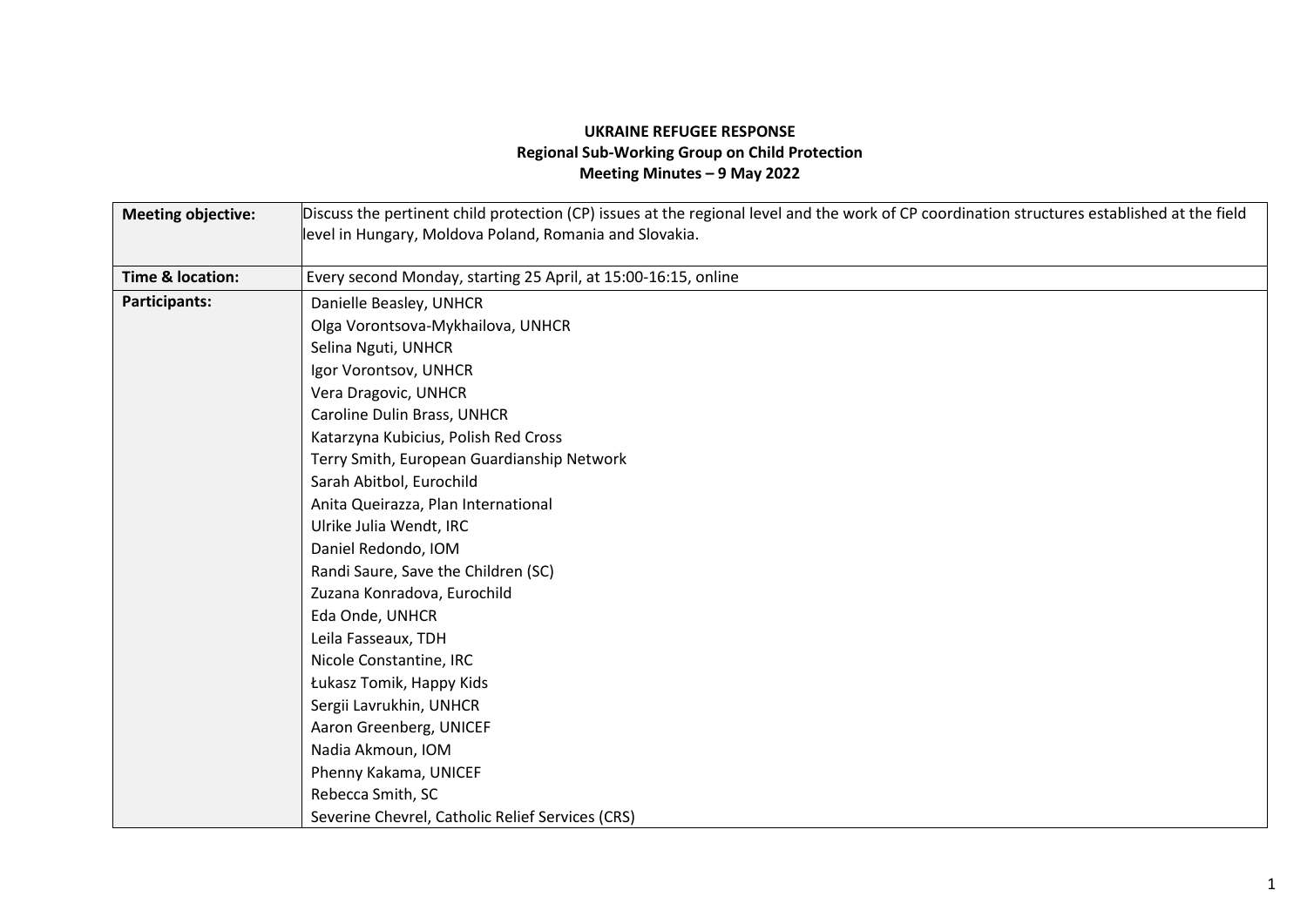| Agenda:                                                                    | Introduction (UNICEF)<br>1.<br>Introduction and update from European Guardianship Network (EGN)<br>2.<br>Debrief on CP Mission to Romania (Danielle Beasley, UNHCR)<br>3.<br>Updates on CP<br>4.<br>5. AOB                                                                                                                                                                                                                                                                                                                                                                                                                                                                                                                                                                                                                                                                                                                                                                                                                                                                                                                                                                                                                                                                                                                                                                                                                                                                                                                                                                                                                                                                                                                                                                                                                                                                                                                                                                                                                                                                                                                                                                                                                                                                                                                                                                                                                                                                                                    |
|----------------------------------------------------------------------------|---------------------------------------------------------------------------------------------------------------------------------------------------------------------------------------------------------------------------------------------------------------------------------------------------------------------------------------------------------------------------------------------------------------------------------------------------------------------------------------------------------------------------------------------------------------------------------------------------------------------------------------------------------------------------------------------------------------------------------------------------------------------------------------------------------------------------------------------------------------------------------------------------------------------------------------------------------------------------------------------------------------------------------------------------------------------------------------------------------------------------------------------------------------------------------------------------------------------------------------------------------------------------------------------------------------------------------------------------------------------------------------------------------------------------------------------------------------------------------------------------------------------------------------------------------------------------------------------------------------------------------------------------------------------------------------------------------------------------------------------------------------------------------------------------------------------------------------------------------------------------------------------------------------------------------------------------------------------------------------------------------------------------------------------------------------------------------------------------------------------------------------------------------------------------------------------------------------------------------------------------------------------------------------------------------------------------------------------------------------------------------------------------------------------------------------------------------------------------------------------------------------|
| <b>AGENDA POINT</b>                                                        | <b>DISCUSSION</b>                                                                                                                                                                                                                                                                                                                                                                                                                                                                                                                                                                                                                                                                                                                                                                                                                                                                                                                                                                                                                                                                                                                                                                                                                                                                                                                                                                                                                                                                                                                                                                                                                                                                                                                                                                                                                                                                                                                                                                                                                                                                                                                                                                                                                                                                                                                                                                                                                                                                                             |
| 1) Introduction                                                            | Tour de table<br>$\bullet$                                                                                                                                                                                                                                                                                                                                                                                                                                                                                                                                                                                                                                                                                                                                                                                                                                                                                                                                                                                                                                                                                                                                                                                                                                                                                                                                                                                                                                                                                                                                                                                                                                                                                                                                                                                                                                                                                                                                                                                                                                                                                                                                                                                                                                                                                                                                                                                                                                                                                    |
| 2) Introduction and<br>update from European<br><b>Guardianship Network</b> | EGN:<br>No engagement at present in Slovakia or Hungary.<br>$\bullet$<br>Network has been running since 2018, initially on a grant from EU; now under Framework Partnership agreement with the EU.<br>$\bullet$<br>The Network is comprised of NGOs who are often responsible for delivering guardianship, and often working with municipalities.<br>$\bullet$<br>Focused on getting the stakeholders together to develop good practices, continue to build the network and engage with new<br>$\bullet$<br>stakeholders and the children and get their input.<br>Tangible outputs: agreed a set of standards and principles on guardianship services; working in tandem with FRA to roll out the<br>manual for guardianship; developing better cross-border cooperation; looking at rolling out an assessment.<br>Close to 50 members in EU MS+ (some MSs have more than one member).<br>$\bullet$<br>EGN not operational in Ukraine but some of its members are. No mandate to deliver guardianship directly in Ukraine. Two online<br>meetings with members working on the frontline have been held thus far. Full network meeting taking place next week to decide<br>how to move forward.<br>EGN seeks to support members with guidance and help. Fed DG Home with contact points and also in contact with DG Justice on<br>$\bullet$<br>good practices. In 2021, implemented a Survey on children in alternative care.<br>Created space on EGN website with resources on Ukraine.<br>$\bullet$<br>Being clear on what the legal frameworks are and directing them to towards the neutral landscape of best interest (BI) is going to<br>$\bullet$<br>be very sensitive. EGN plays a critical role and will keep the CP SWG informed of developments.<br>UNICEF:<br>Conducted mapping of legal and policy frameworks for UASC in 13 countries (key members states and countries with evacuated<br>children); next moving to custodian practices, TPD analysis, etc. Discussed with FRA, the CoE, etc. who agreed to be on the<br>reference group.<br>What is coming from DG Home and DG Justice is going to be subject to interpretation. UNICEF is aiming to follow-up on monitoring<br>$\bullet$<br>missions of Ukrainian Ministry of Social policy to Poland, Germany and Italy, accompanied by UNICEF, and having in mind the<br>MoUs signed with these countries. The said Ministry is drafting recommendations based on their missions and UNICEF is trying to<br>influence these recommendations. |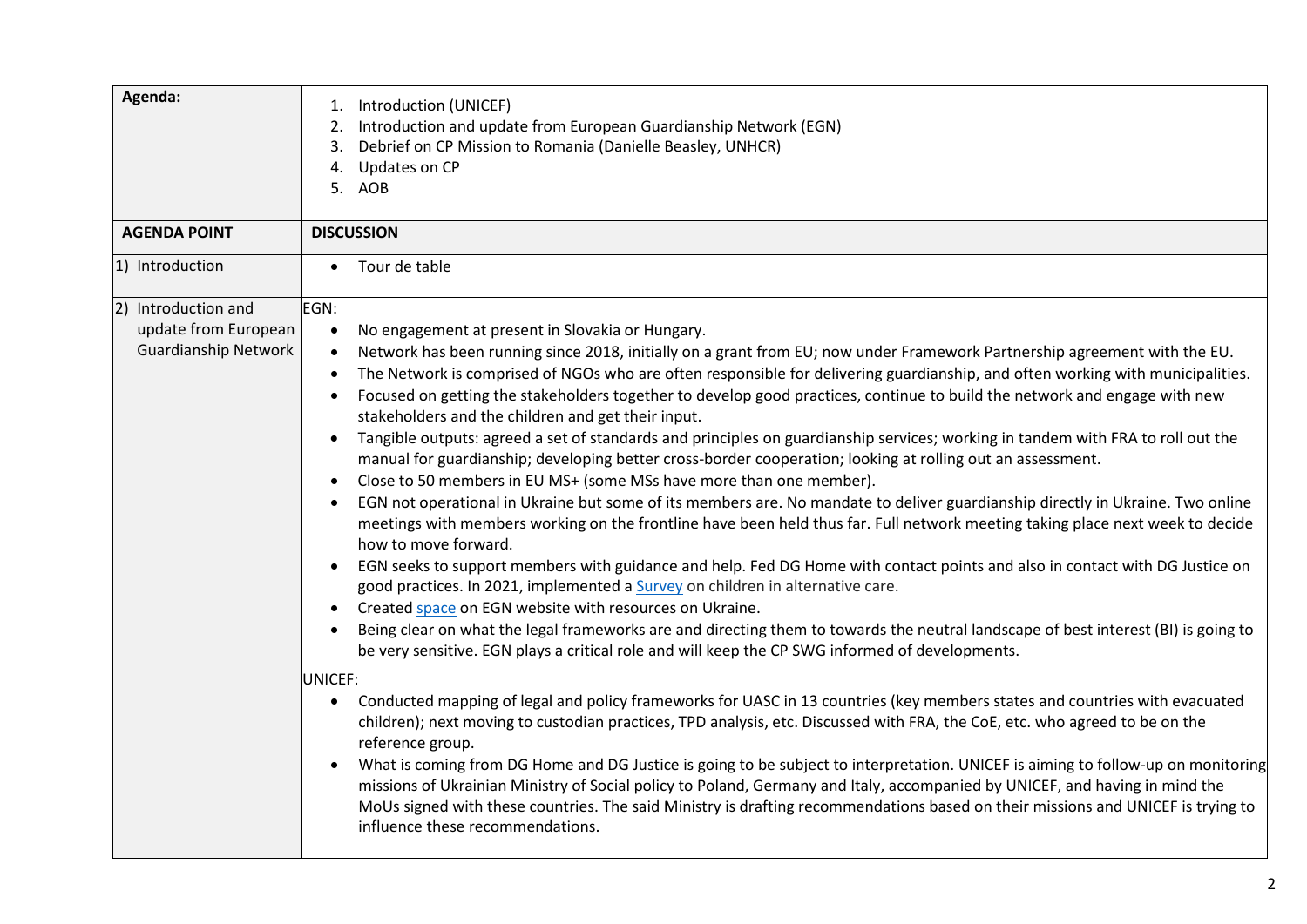| 3)<br>Debrief on CP Mission | UNHCR:                                                                                                                                                                                                                                                                       |
|-----------------------------|------------------------------------------------------------------------------------------------------------------------------------------------------------------------------------------------------------------------------------------------------------------------------|
| to Romania (Danielle        | Selina Nguti is taking over as CP Officer in Romania, also supporting the Blue Dots, a joint initiative with UNICEF.<br>$\bullet$                                                                                                                                            |
| Beasley, UNHCR)             | Nearly 900,000 arrivals from Ukraine to Romania in the past two months, but mainly transiting; just over 90,000 remained in                                                                                                                                                  |
|                             | Romania, 40% of which are children.                                                                                                                                                                                                                                          |
|                             | Impressive response of the Govt and the society as a whole and our work is there primarily to complement the work of the Govt.<br>$\bullet$                                                                                                                                  |
|                             | One of the first things is that Govt did in mid-March was to issue an Inter-Ministerial order, publicized by the National Child                                                                                                                                              |
|                             | Protection Authority, that determined the procedure for identification and referral of UASC to local child protection authorities.                                                                                                                                           |
|                             | At end-March, the Govt Coordination Mechanism, which had already had Working Groups established for the Covid-response,<br>$\bullet$<br>including one focusing on addressing the needs of children and youth, decided to use these groups for the refugee response           |
|                             | coordination. UNHCR, UNICEF and others were able to participate in these WGs and provide inputs to Govt measures, reflected in                                                                                                                                               |
|                             | the National Plan of Action, which aims at responding to the needs of Ukrainian nationals and TCNs in the coming three years. This                                                                                                                                           |
|                             | Plan of Action is now with the office of the PM, and UNHCR is hoping that it will be passed in the coming two weeks, with the UN                                                                                                                                             |
|                             | aiming to support the roll-out and implementation at the counties' level.                                                                                                                                                                                                    |
|                             | In addition to the Govt coordination structure, there is an interagency response coordination structure in place, and a CP SWG co-<br>$\bullet$                                                                                                                              |
|                             | lead by UNHCR, UNICEF and the National CP Authority, which has had five meetings and consists of 29 local and international                                                                                                                                                  |
|                             | organisations and 40 members. ToRs have been finalised, working out an Action Plan and complementing the mapping of CP                                                                                                                                                       |
|                             | services at national and county level using the Govt referral pathways as a basis.                                                                                                                                                                                           |
|                             | Under the umbrella of CP SWG, initiated additional thematic groups, such as CB initiatives, cash assistance (esp. concerning<br>$\bullet$                                                                                                                                    |
|                             | children), etc. There may be other thematic groups formed once the National Action Plan is out.<br>National CP Authority's helping to take the lead on CP SWG was critical for insight in CP systems at national and local levels, and                                       |
|                             | for shedding light on the profile of children arriving, the institutional care and on how the SWG members can support the children                                                                                                                                           |
|                             | and the authorities.                                                                                                                                                                                                                                                         |
|                             | The Regional CP SWG is important in terms of informing of what is happening across the region and encouraging harmonization of<br>$\bullet$                                                                                                                                  |
|                             | the work at country-level.                                                                                                                                                                                                                                                   |
|                             | UNICEF:                                                                                                                                                                                                                                                                      |
|                             | The principle of having the national authority on board is the principle that all CP structures should uphold.<br>$\bullet$                                                                                                                                                  |
| 4) Updates on CP            | UNICEF:                                                                                                                                                                                                                                                                      |
|                             | UNICEF is trying to influence the MoU that the Ministry of Social Policy of Ukraine has sent to all governments in Europe as refugee<br>$\bullet$                                                                                                                            |
|                             | (children)-receiving govts. As far as UNICEF is aware, only one government has signed the MoU thus far, having first rephrased it                                                                                                                                            |
|                             | into "an agreement" and that is Lithuania.                                                                                                                                                                                                                                   |
|                             | DG Justice and DG Home are analysing the MoU proposed by the Govt of Ukraine, in order to provide advice to EU MSs.<br>$\bullet$                                                                                                                                             |
|                             | From UNICEF's side, there are sticking points in the MoU: one is an Article which basically strongly suggests that children should                                                                                                                                           |
|                             | remain together in childcare institutions and not in foster homes. UNICEF asked for an official clarification of this Article, while at                                                                                                                                      |
|                             | the same time proposing the text of the clarification to say that "the Article actually advocates for a single UASC registry at the<br>local level and to keep, as far as possible, children in the same area/region". UNICEF is hoping that the clarification will come out |
|                             | soon.                                                                                                                                                                                                                                                                        |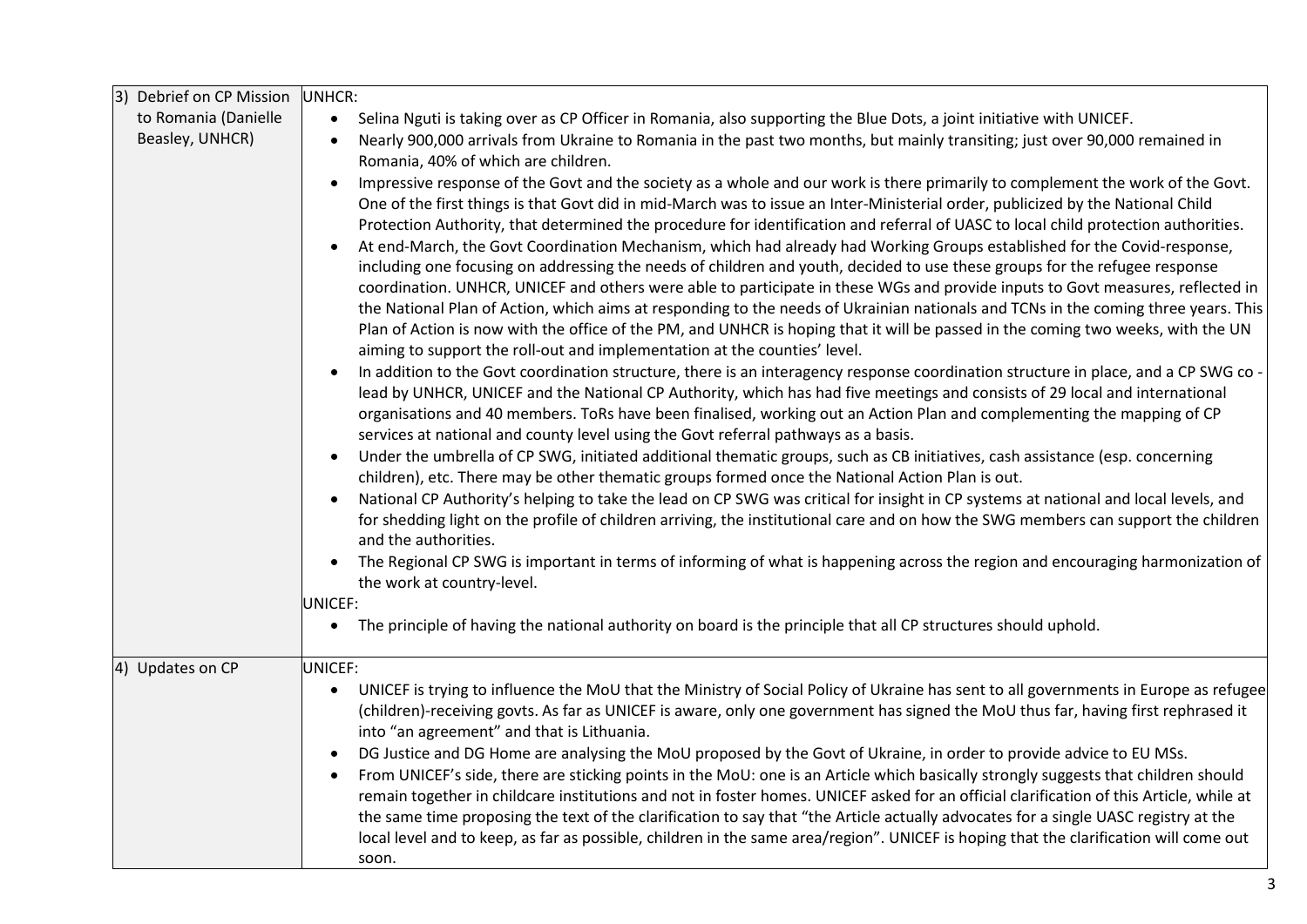|        | Govt of Poland is asking the EC for permission to reopen its collective care institutions, based on this MoU. Germany is not going to<br>$\bullet$<br>open large childcare institutions, but for Poland this is a concern.<br>Govt of Ukraine are suggesting that the children's habitual residence and guardianship remain with Ukraine in essence. They also<br>$\bullet$<br>want the children returning to Ukraine with the abolishment of the Martial Law.<br>Partners need to continue discussing how the BI of the children can be assured, especially when it is known that the EU is heading<br>for a common registration platform for TPD.<br>UNHCR:<br>There are specific concerns regarding the interpretation of the MoU from a refugee law perspective, not only in terms of returns<br>$\bullet$<br>being informed by the BI of the child, but also that the returns should be voluntary and informed, and that conditions must be<br>conducive to returns. The lifting of Martial Law is not be a definitive factor in this assessment.<br>In addition, mandatory information-sharing with the Ukrainian Govt in relation to the personal data of refugee children raises<br>concerns about data protection and confidentiality. |
|--------|-------------------------------------------------------------------------------------------------------------------------------------------------------------------------------------------------------------------------------------------------------------------------------------------------------------------------------------------------------------------------------------------------------------------------------------------------------------------------------------------------------------------------------------------------------------------------------------------------------------------------------------------------------------------------------------------------------------------------------------------------------------------------------------------------------------------------------------------------------------------------------------------------------------------------------------------------------------------------------------------------------------------------------------------------------------------------------------------------------------------------------------------------------------------------------------------------------------------------------------------------|
|        | If we now open up for temporary arrangements for Ukrainian children, what does that mean for legal provisions in the national<br>$\bullet$<br>laws which ban currently institutionalization and the progress that has been made in moving away from institutionalization of<br>refugee children in Europe.                                                                                                                                                                                                                                                                                                                                                                                                                                                                                                                                                                                                                                                                                                                                                                                                                                                                                                                                      |
|        | IOM:<br>Creating a Directory with resources and hotlines of the national responses for Ukraine.<br>$\bullet$<br><b>UNICEF:</b>                                                                                                                                                                                                                                                                                                                                                                                                                                                                                                                                                                                                                                                                                                                                                                                                                                                                                                                                                                                                                                                                                                                  |
|        | Signing a large cooperation agreement with 116 111 Child Helpline in Europe, including a Cloud-based solution, that would provide<br>$\bullet$<br>24/7 Ukrainian-speaking help for children anywhere in Europe.<br>CRS:                                                                                                                                                                                                                                                                                                                                                                                                                                                                                                                                                                                                                                                                                                                                                                                                                                                                                                                                                                                                                         |
|        | Co-facilitating Global WG on Care in Ukraine, which brought together a lot of actors responding in Ukraine and in neighbouring<br>$\bullet$<br>countries on the issues of childcare; providing TA and producing guidelines which we are happy to share with this SWG and ready<br>to support in advocacy, messaging, tools/resources.<br>SC:                                                                                                                                                                                                                                                                                                                                                                                                                                                                                                                                                                                                                                                                                                                                                                                                                                                                                                    |
|        | Issued a statement supporting the Ukraine Govt's moratorium on inter-country adoptions (ICA); have since opened up for more<br>agencies joining in and supporting this statement; signatures are being received through Alliance for CP in Humanitarian Action<br>Steering Group and agencies are welcome to join in.                                                                                                                                                                                                                                                                                                                                                                                                                                                                                                                                                                                                                                                                                                                                                                                                                                                                                                                           |
| 5) AOB | Next Regional CP SWG meeting will take place on 23 May 2022 at 3 PM.<br>$\bullet$                                                                                                                                                                                                                                                                                                                                                                                                                                                                                                                                                                                                                                                                                                                                                                                                                                                                                                                                                                                                                                                                                                                                                               |

| No. | <b>Action</b>                                                                                                     | <b>FP</b>   | <b>Status</b> |
|-----|-------------------------------------------------------------------------------------------------------------------|-------------|---------------|
|     | <b>IOM</b> to share with CP SWG members for inputs the directory of resources and helplines in response countries | Daniel      | pending       |
|     | UNICEF and IOM to discuss information-sharing for purposes of Child Helpline for Europe                           | Daniel/Aron | ongoing       |